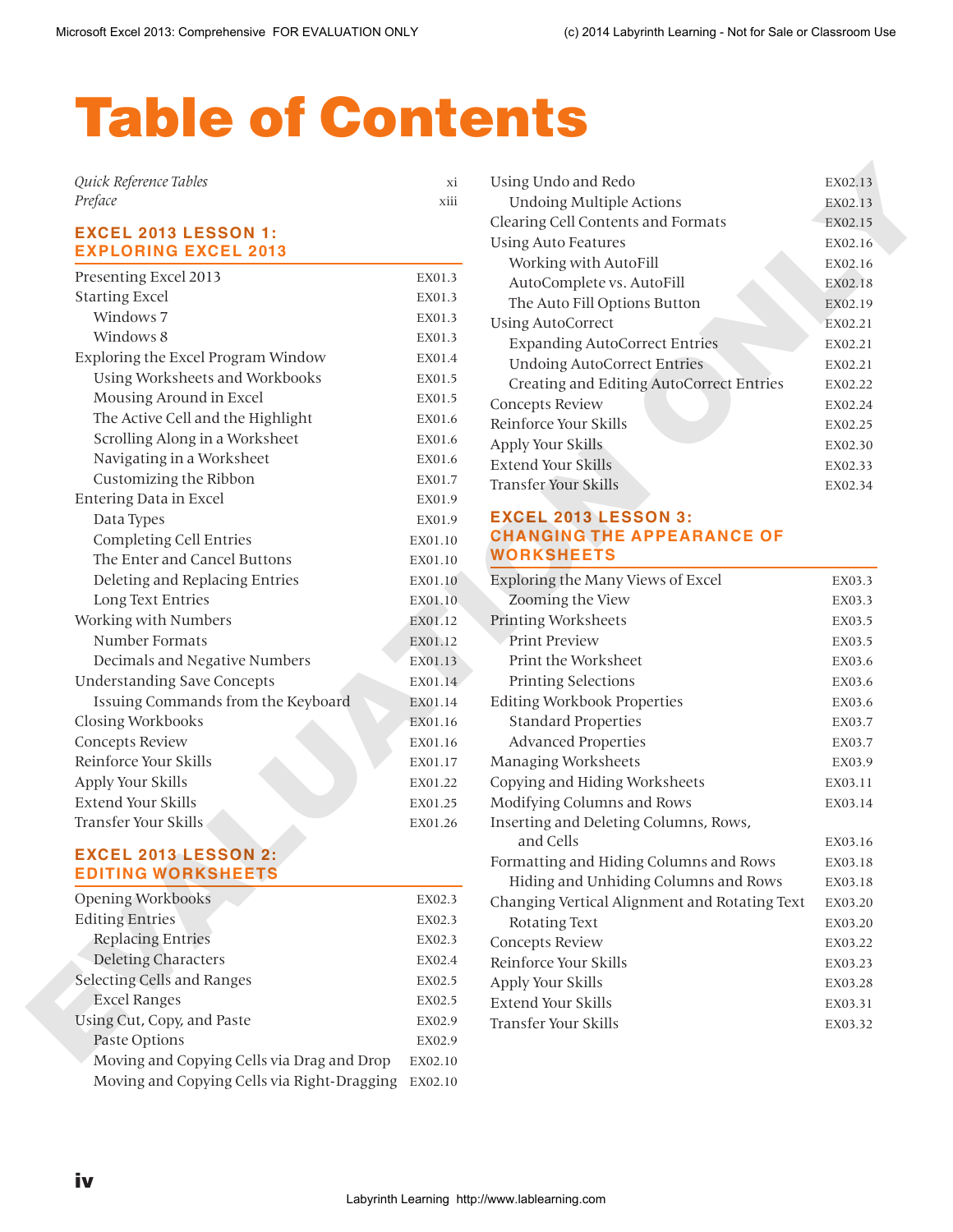#### **EXCEL 2013 LESSON 4: WORKING WITH FORMULAS AND FUNCTIONS**

| Working with Formulas and Functions    | EX04.3  |
|----------------------------------------|---------|
| Using AutoSum to Create a SUM Formula  | EX04.3  |
| <b>Status Bar Functions</b>            | EX04.4  |
| <b>Creating Formulas</b>               | EX04.7  |
| Cell and Range References              | EX04.7  |
| The Language of Excel Formulas         | EX04.7  |
| "Please Excuse My Dear Aunt Sally"     | EX04.8  |
| Using Cell References in Formulas      | EX04.9  |
| Relative Cell References               | EX04.9  |
| Absolute Cell References               | EX04.10 |
| Mixed References                       | EX04.10 |
| Using the F4 Function Key              | EX04.10 |
| Modifying and Copying Formulas         | EX04.12 |
| Modifying Formulas                     | EX04.12 |
| Copying Formulas                       | EX04.13 |
| Displaying and Printing Formulas       | EX04.15 |
| Using Formula AutoComplete             | EX04.17 |
| <b>Functions Defined</b>               | EX04.17 |
| Using Insert Function                  | EX04.19 |
| Creating Formulas with the IF Function | EX04.21 |
| IF Function Syntax                     | EX04.21 |
| How the IF Function Works              | EX04.21 |
| Concepts Review                        | EX04.23 |
| Reinforce Your Skills                  | EX04.24 |
| Apply Your Skills                      | EX04.29 |
| Extend Your Skills                     | EX04.33 |
| Transfer Your Skills                   | EX04.34 |

#### **EXCEL 2013 LESSON 5: FORMATTING CELL CONTENTS, BASIC SKILLS**

| Formatting Worksheets                       | EX05.3  |
|---------------------------------------------|---------|
| <b>Formatting Entries</b>                   | EX05.3  |
| Using Excel's Alignment and Indent Features | EX05.4  |
| <b>Aligning Entries</b>                     | EX05.4  |
| <b>Indenting Cell Entries</b>               | EX05.4  |
| Using Excel's Text Control Options          | EX05.5  |
| Merging and Splitting Cells                 | EX05.5  |
| <b>Wrapping Text</b>                        | EX05.6  |
| Shrinking Text to Fit Within a Cell         | EX05.6  |
| <b>Formatting Numbers</b>                   | EX05.8  |
| Using the Number Command Group              | EX05.8  |
| Applying the Percent Style                  | EX05.9  |
| How Numbers Display in Cells                | EX05.9  |
| <b>Adjusting Decimal Places</b>             | EX05.9  |
| Displaying Negative Numbers                 | EX05.9  |
| Using the Format Cells Dialog Box           | EX05.11 |

| Applying Borders and Fills to Cells     | EX05.12 |
|-----------------------------------------|---------|
| Applying Borders                        | EX05.12 |
| Applying Fill Colors and Patterns       | EX05.12 |
| Using Excel's Find and Replace Commands | EX05.14 |
| Concepts Review                         | EX05.17 |
| Reinforce Your Skills                   | EX05.18 |
| Apply Your Skills                       | EX05.23 |
| Extend Your Skills                      | EX05.26 |
| Transfer Your Skills                    | EX05.27 |
|                                         |         |

#### **EXCEL 2013 LESSON 6: CHARTING WORKSHEET DATA**

| EX04.3  |                                                                                                                | EX05.14                                                                                                                                                                                                                                                                                                                                                                                                                                                                                                                                                                                                                                                                                                                                                                                                                                                                                                                                                                                                                                                                                                                                              |
|---------|----------------------------------------------------------------------------------------------------------------|------------------------------------------------------------------------------------------------------------------------------------------------------------------------------------------------------------------------------------------------------------------------------------------------------------------------------------------------------------------------------------------------------------------------------------------------------------------------------------------------------------------------------------------------------------------------------------------------------------------------------------------------------------------------------------------------------------------------------------------------------------------------------------------------------------------------------------------------------------------------------------------------------------------------------------------------------------------------------------------------------------------------------------------------------------------------------------------------------------------------------------------------------|
| EX04.3  |                                                                                                                | EX05.17                                                                                                                                                                                                                                                                                                                                                                                                                                                                                                                                                                                                                                                                                                                                                                                                                                                                                                                                                                                                                                                                                                                                              |
| EX04.4  |                                                                                                                | EX05.18                                                                                                                                                                                                                                                                                                                                                                                                                                                                                                                                                                                                                                                                                                                                                                                                                                                                                                                                                                                                                                                                                                                                              |
| EX04.7  |                                                                                                                | EX05.23                                                                                                                                                                                                                                                                                                                                                                                                                                                                                                                                                                                                                                                                                                                                                                                                                                                                                                                                                                                                                                                                                                                                              |
| EX04.7  |                                                                                                                | EX05.26                                                                                                                                                                                                                                                                                                                                                                                                                                                                                                                                                                                                                                                                                                                                                                                                                                                                                                                                                                                                                                                                                                                                              |
| EX04.7  |                                                                                                                | EX05.27                                                                                                                                                                                                                                                                                                                                                                                                                                                                                                                                                                                                                                                                                                                                                                                                                                                                                                                                                                                                                                                                                                                                              |
| EX04.8  |                                                                                                                |                                                                                                                                                                                                                                                                                                                                                                                                                                                                                                                                                                                                                                                                                                                                                                                                                                                                                                                                                                                                                                                                                                                                                      |
| EX04.9  |                                                                                                                |                                                                                                                                                                                                                                                                                                                                                                                                                                                                                                                                                                                                                                                                                                                                                                                                                                                                                                                                                                                                                                                                                                                                                      |
| EX04.9  |                                                                                                                |                                                                                                                                                                                                                                                                                                                                                                                                                                                                                                                                                                                                                                                                                                                                                                                                                                                                                                                                                                                                                                                                                                                                                      |
| EX04.10 |                                                                                                                | EX06.3                                                                                                                                                                                                                                                                                                                                                                                                                                                                                                                                                                                                                                                                                                                                                                                                                                                                                                                                                                                                                                                                                                                                               |
| EX04.10 |                                                                                                                | EX06.3                                                                                                                                                                                                                                                                                                                                                                                                                                                                                                                                                                                                                                                                                                                                                                                                                                                                                                                                                                                                                                                                                                                                               |
| EX04.10 |                                                                                                                | EX06.3                                                                                                                                                                                                                                                                                                                                                                                                                                                                                                                                                                                                                                                                                                                                                                                                                                                                                                                                                                                                                                                                                                                                               |
| EX04.12 |                                                                                                                | EX06.4                                                                                                                                                                                                                                                                                                                                                                                                                                                                                                                                                                                                                                                                                                                                                                                                                                                                                                                                                                                                                                                                                                                                               |
| EX04.12 |                                                                                                                | EX06.4                                                                                                                                                                                                                                                                                                                                                                                                                                                                                                                                                                                                                                                                                                                                                                                                                                                                                                                                                                                                                                                                                                                                               |
| EX04.13 |                                                                                                                | EX06.5                                                                                                                                                                                                                                                                                                                                                                                                                                                                                                                                                                                                                                                                                                                                                                                                                                                                                                                                                                                                                                                                                                                                               |
| EX04.15 |                                                                                                                | EX06.8                                                                                                                                                                                                                                                                                                                                                                                                                                                                                                                                                                                                                                                                                                                                                                                                                                                                                                                                                                                                                                                                                                                                               |
| EX04.17 |                                                                                                                | EX06.8                                                                                                                                                                                                                                                                                                                                                                                                                                                                                                                                                                                                                                                                                                                                                                                                                                                                                                                                                                                                                                                                                                                                               |
| EX04.17 |                                                                                                                | EX06.8                                                                                                                                                                                                                                                                                                                                                                                                                                                                                                                                                                                                                                                                                                                                                                                                                                                                                                                                                                                                                                                                                                                                               |
| EX04.19 |                                                                                                                | EX06.9                                                                                                                                                                                                                                                                                                                                                                                                                                                                                                                                                                                                                                                                                                                                                                                                                                                                                                                                                                                                                                                                                                                                               |
| EX04.21 |                                                                                                                | EX06.10                                                                                                                                                                                                                                                                                                                                                                                                                                                                                                                                                                                                                                                                                                                                                                                                                                                                                                                                                                                                                                                                                                                                              |
| EX04.21 |                                                                                                                | EX06.10                                                                                                                                                                                                                                                                                                                                                                                                                                                                                                                                                                                                                                                                                                                                                                                                                                                                                                                                                                                                                                                                                                                                              |
|         |                                                                                                                | EX06.11                                                                                                                                                                                                                                                                                                                                                                                                                                                                                                                                                                                                                                                                                                                                                                                                                                                                                                                                                                                                                                                                                                                                              |
|         |                                                                                                                | EX06.15                                                                                                                                                                                                                                                                                                                                                                                                                                                                                                                                                                                                                                                                                                                                                                                                                                                                                                                                                                                                                                                                                                                                              |
| EX04.24 |                                                                                                                | EX06.16                                                                                                                                                                                                                                                                                                                                                                                                                                                                                                                                                                                                                                                                                                                                                                                                                                                                                                                                                                                                                                                                                                                                              |
|         |                                                                                                                | EX06.16                                                                                                                                                                                                                                                                                                                                                                                                                                                                                                                                                                                                                                                                                                                                                                                                                                                                                                                                                                                                                                                                                                                                              |
|         |                                                                                                                | EX06.20                                                                                                                                                                                                                                                                                                                                                                                                                                                                                                                                                                                                                                                                                                                                                                                                                                                                                                                                                                                                                                                                                                                                              |
| EX04.34 |                                                                                                                |                                                                                                                                                                                                                                                                                                                                                                                                                                                                                                                                                                                                                                                                                                                                                                                                                                                                                                                                                                                                                                                                                                                                                      |
|         |                                                                                                                | EX06.20                                                                                                                                                                                                                                                                                                                                                                                                                                                                                                                                                                                                                                                                                                                                                                                                                                                                                                                                                                                                                                                                                                                                              |
|         |                                                                                                                | EX06.22                                                                                                                                                                                                                                                                                                                                                                                                                                                                                                                                                                                                                                                                                                                                                                                                                                                                                                                                                                                                                                                                                                                                              |
|         |                                                                                                                | EX06.24                                                                                                                                                                                                                                                                                                                                                                                                                                                                                                                                                                                                                                                                                                                                                                                                                                                                                                                                                                                                                                                                                                                                              |
|         |                                                                                                                | EX06.24                                                                                                                                                                                                                                                                                                                                                                                                                                                                                                                                                                                                                                                                                                                                                                                                                                                                                                                                                                                                                                                                                                                                              |
|         |                                                                                                                | EX06.26                                                                                                                                                                                                                                                                                                                                                                                                                                                                                                                                                                                                                                                                                                                                                                                                                                                                                                                                                                                                                                                                                                                                              |
|         |                                                                                                                | EX06.27                                                                                                                                                                                                                                                                                                                                                                                                                                                                                                                                                                                                                                                                                                                                                                                                                                                                                                                                                                                                                                                                                                                                              |
|         |                                                                                                                | EX06.28                                                                                                                                                                                                                                                                                                                                                                                                                                                                                                                                                                                                                                                                                                                                                                                                                                                                                                                                                                                                                                                                                                                                              |
| EX05.4  |                                                                                                                | EX06.32                                                                                                                                                                                                                                                                                                                                                                                                                                                                                                                                                                                                                                                                                                                                                                                                                                                                                                                                                                                                                                                                                                                                              |
|         |                                                                                                                | EX06.36                                                                                                                                                                                                                                                                                                                                                                                                                                                                                                                                                                                                                                                                                                                                                                                                                                                                                                                                                                                                                                                                                                                                              |
|         |                                                                                                                | EX06.37                                                                                                                                                                                                                                                                                                                                                                                                                                                                                                                                                                                                                                                                                                                                                                                                                                                                                                                                                                                                                                                                                                                                              |
|         |                                                                                                                |                                                                                                                                                                                                                                                                                                                                                                                                                                                                                                                                                                                                                                                                                                                                                                                                                                                                                                                                                                                                                                                                                                                                                      |
|         |                                                                                                                |                                                                                                                                                                                                                                                                                                                                                                                                                                                                                                                                                                                                                                                                                                                                                                                                                                                                                                                                                                                                                                                                                                                                                      |
| EX05.6  |                                                                                                                |                                                                                                                                                                                                                                                                                                                                                                                                                                                                                                                                                                                                                                                                                                                                                                                                                                                                                                                                                                                                                                                                                                                                                      |
| EX05.8  |                                                                                                                |                                                                                                                                                                                                                                                                                                                                                                                                                                                                                                                                                                                                                                                                                                                                                                                                                                                                                                                                                                                                                                                                                                                                                      |
| EX05.8  |                                                                                                                |                                                                                                                                                                                                                                                                                                                                                                                                                                                                                                                                                                                                                                                                                                                                                                                                                                                                                                                                                                                                                                                                                                                                                      |
| EX05.9  |                                                                                                                |                                                                                                                                                                                                                                                                                                                                                                                                                                                                                                                                                                                                                                                                                                                                                                                                                                                                                                                                                                                                                                                                                                                                                      |
| EX05.9  |                                                                                                                |                                                                                                                                                                                                                                                                                                                                                                                                                                                                                                                                                                                                                                                                                                                                                                                                                                                                                                                                                                                                                                                                                                                                                      |
| EX05.9  |                                                                                                                |                                                                                                                                                                                                                                                                                                                                                                                                                                                                                                                                                                                                                                                                                                                                                                                                                                                                                                                                                                                                                                                                                                                                                      |
| EX05.9  |                                                                                                                |                                                                                                                                                                                                                                                                                                                                                                                                                                                                                                                                                                                                                                                                                                                                                                                                                                                                                                                                                                                                                                                                                                                                                      |
| EX05.11 |                                                                                                                |                                                                                                                                                                                                                                                                                                                                                                                                                                                                                                                                                                                                                                                                                                                                                                                                                                                                                                                                                                                                                                                                                                                                                      |
|         |                                                                                                                |                                                                                                                                                                                                                                                                                                                                                                                                                                                                                                                                                                                                                                                                                                                                                                                                                                                                                                                                                                                                                                                                                                                                                      |
|         |                                                                                                                | V                                                                                                                                                                                                                                                                                                                                                                                                                                                                                                                                                                                                                                                                                                                                                                                                                                                                                                                                                                                                                                                                                                                                                    |
|         | EX04.21<br>EX04.23<br>EX04.29<br>EX04.33<br>EX05.3<br>EX05.3<br>EX05.4<br>EX05.4<br>EX05.5<br>EX05.5<br>EX05.6 | Using Excel's Find and Replace Commands<br>Concepts Review<br>Reinforce Your Skills<br>Apply Your Skills<br>Extend Your Skills<br>Transfer Your Skills<br><b>EXCEL 2013 LESSON 6:</b><br><b>CHARTING WORKSHEET DATA</b><br>Creating Charts in Excel<br>Chart Placement<br>Choosing the Proper Data Source<br>Chart Types<br>Chart and Axis Titles<br><b>Chart Formatting Control</b><br>Moving and Sizing Embedded Charts<br>Moving Embedded Charts<br><b>Sizing Embedded Charts</b><br><b>Deleting Charts</b><br><b>Exploring Other Chart Types</b><br>Line Charts<br>Pie Charts<br><b>Modifying Existing Charts</b><br>Changing the Chart Type and Source Data<br>Modifying and Formatting Chart Elements<br>Applying Layouts and Styles to Charts<br>Formatting Attributes Controlled by<br>the Selected Style<br><b>Creating Trendlines</b><br>Creating Sparklines in Cells<br><b>Formatting Sparklines</b><br>Previewing and Printing Charts<br><b>Concepts Review</b><br>Reinforce Your Skills<br>Apply Your Skills<br>Extend Your Skills<br>Transfer Your Skills<br><b>Table of Contents</b><br>Labyrinth Learning http://www.lablearning.com |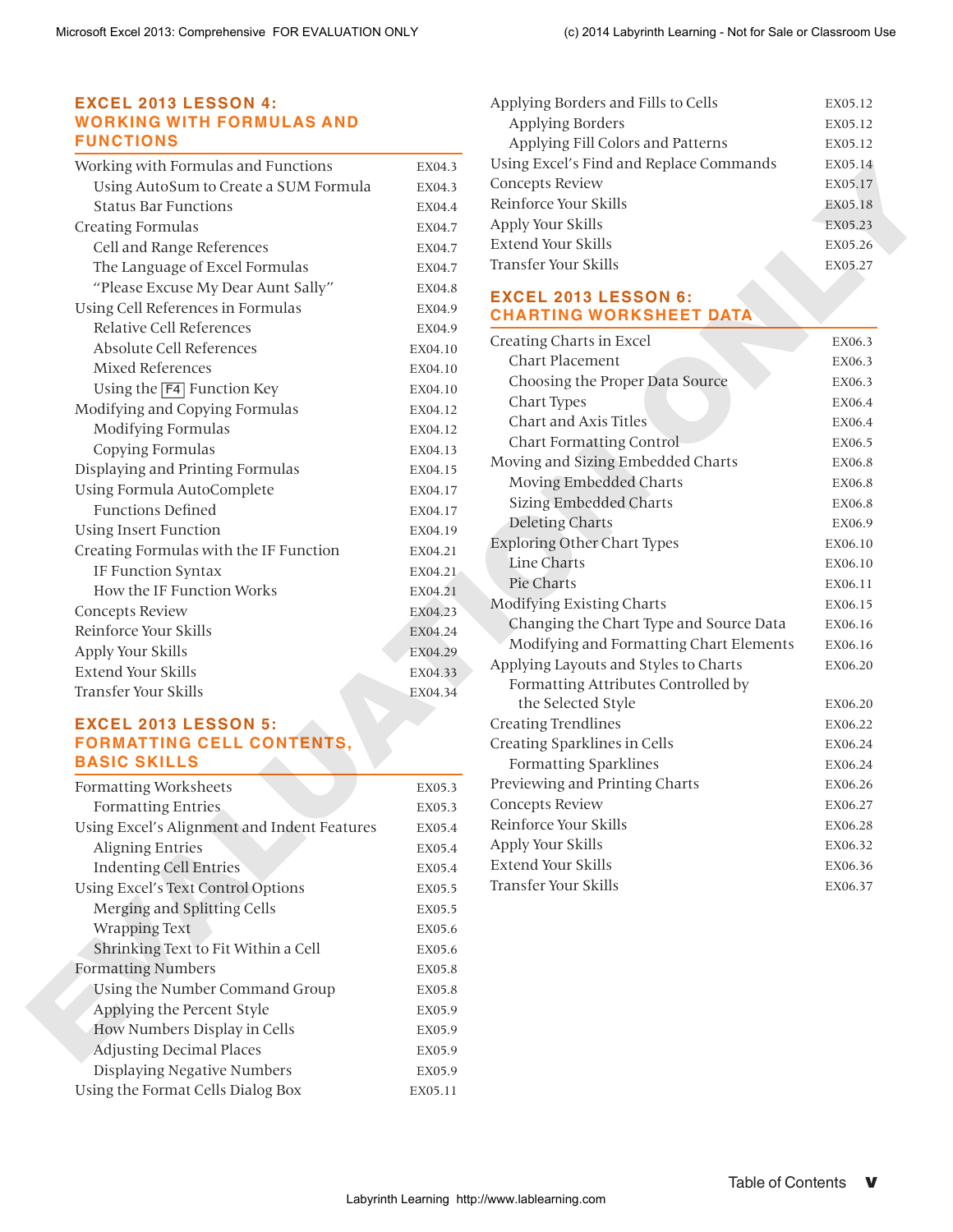#### **EXCEL 2013 LESSON 7: FORMATTING CELL CONTENTS, ADVANCED SKILLS**

| EX07.3  |
|---------|
| EX07.3  |
| EX07.4  |
| EX07.9  |
| EX07.10 |
| EX07.11 |
| EX07.11 |
| EX07.13 |
| EX07.15 |
| EX07.15 |
| EX07.15 |
| EX07.16 |
| EX07.16 |
| EX07.20 |
| EX07.20 |
| EX07.20 |
| EX07.20 |
| EX07.23 |
| EX07.24 |
| EX07.29 |
| EX07.32 |
| EX07.33 |
|         |

#### **EXCEL 2013 LESSON 8: MANAGING MULTIPLE-SHEET WORKBOOKS**

| Working with the Format Painter and<br>Quick Styles<br>The Format Painter<br>Applying Quick Styles to Cells<br>Formatting with Themes<br>Inserting Date Functions and Formatting<br>Working with Dates<br>Date Serial Numbers<br><b>Creating Custom Formats</b><br>Working with Conditional Formatting<br>Using Presets and Multiple Conditions<br>Creating a Conditional Formatting Rule | EX07.3<br>EX07.3<br>EX07.4<br>EX07.9<br>EX07.10<br>EX07.11<br>EX07.11<br>EX07.13<br>EX07.15<br>EX07.15<br>EX07.15<br>EX07.16<br>EX07.16<br>EX07.20<br>EX07.20<br>EX07.20 | Sorting by a Single Column<br>Sorting Selected Rows<br>Sorting by Multiple Columns<br>Using Flexible Worksheet Views<br>Freezing Rows or Columns<br>Splitting the Worksheet Window<br>Viewing Worksheets in Multiple Windows<br>Creating Custom Worksheet Views<br>Printing Multipage Worksheets<br><b>Sizing Options</b><br><b>Headers and Footers</b><br>Adding a Watermark Image<br>Applying a Worksheet Background<br>Setting Title Rows and Columns<br><b>Sheet Options</b> | EX08.3<br>EX08.3<br>EX08.13<br>EX08.13                                                                |
|-------------------------------------------------------------------------------------------------------------------------------------------------------------------------------------------------------------------------------------------------------------------------------------------------------------------------------------------------------------------------------------------|--------------------------------------------------------------------------------------------------------------------------------------------------------------------------|----------------------------------------------------------------------------------------------------------------------------------------------------------------------------------------------------------------------------------------------------------------------------------------------------------------------------------------------------------------------------------------------------------------------------------------------------------------------------------|-------------------------------------------------------------------------------------------------------|
|                                                                                                                                                                                                                                                                                                                                                                                           |                                                                                                                                                                          |                                                                                                                                                                                                                                                                                                                                                                                                                                                                                  | EX08.3<br>EX08.6<br>EX08.6<br>EX08.6<br>EX08.9<br>EX08.10<br>EX08.18<br>EX08.22<br>EX08.22<br>EX08.24 |
|                                                                                                                                                                                                                                                                                                                                                                                           |                                                                                                                                                                          |                                                                                                                                                                                                                                                                                                                                                                                                                                                                                  |                                                                                                       |
|                                                                                                                                                                                                                                                                                                                                                                                           |                                                                                                                                                                          |                                                                                                                                                                                                                                                                                                                                                                                                                                                                                  |                                                                                                       |
|                                                                                                                                                                                                                                                                                                                                                                                           |                                                                                                                                                                          |                                                                                                                                                                                                                                                                                                                                                                                                                                                                                  |                                                                                                       |
|                                                                                                                                                                                                                                                                                                                                                                                           |                                                                                                                                                                          |                                                                                                                                                                                                                                                                                                                                                                                                                                                                                  |                                                                                                       |
|                                                                                                                                                                                                                                                                                                                                                                                           |                                                                                                                                                                          |                                                                                                                                                                                                                                                                                                                                                                                                                                                                                  |                                                                                                       |
|                                                                                                                                                                                                                                                                                                                                                                                           |                                                                                                                                                                          |                                                                                                                                                                                                                                                                                                                                                                                                                                                                                  |                                                                                                       |
|                                                                                                                                                                                                                                                                                                                                                                                           |                                                                                                                                                                          |                                                                                                                                                                                                                                                                                                                                                                                                                                                                                  |                                                                                                       |
|                                                                                                                                                                                                                                                                                                                                                                                           |                                                                                                                                                                          |                                                                                                                                                                                                                                                                                                                                                                                                                                                                                  |                                                                                                       |
|                                                                                                                                                                                                                                                                                                                                                                                           |                                                                                                                                                                          |                                                                                                                                                                                                                                                                                                                                                                                                                                                                                  |                                                                                                       |
|                                                                                                                                                                                                                                                                                                                                                                                           |                                                                                                                                                                          |                                                                                                                                                                                                                                                                                                                                                                                                                                                                                  |                                                                                                       |
|                                                                                                                                                                                                                                                                                                                                                                                           |                                                                                                                                                                          |                                                                                                                                                                                                                                                                                                                                                                                                                                                                                  |                                                                                                       |
| Formatting with Graphics                                                                                                                                                                                                                                                                                                                                                                  |                                                                                                                                                                          |                                                                                                                                                                                                                                                                                                                                                                                                                                                                                  |                                                                                                       |
| The Conditional Formatting Rules Manager                                                                                                                                                                                                                                                                                                                                                  |                                                                                                                                                                          |                                                                                                                                                                                                                                                                                                                                                                                                                                                                                  |                                                                                                       |
| Naming Cells and Ranges                                                                                                                                                                                                                                                                                                                                                                   |                                                                                                                                                                          |                                                                                                                                                                                                                                                                                                                                                                                                                                                                                  | EX08.24                                                                                               |
| Naming Rules                                                                                                                                                                                                                                                                                                                                                                              |                                                                                                                                                                          | Working with Page Breaks                                                                                                                                                                                                                                                                                                                                                                                                                                                         | EX08.27                                                                                               |
| <b>Creating Defined Names</b>                                                                                                                                                                                                                                                                                                                                                             |                                                                                                                                                                          | <b>Using Multiple Worksheets</b>                                                                                                                                                                                                                                                                                                                                                                                                                                                 | EX08.29                                                                                               |
| <b>Using Defined Names</b>                                                                                                                                                                                                                                                                                                                                                                | EX07.20                                                                                                                                                                  | <b>Selecting Multiple Sheets</b>                                                                                                                                                                                                                                                                                                                                                                                                                                                 | EX08.29                                                                                               |
| Concepts Review                                                                                                                                                                                                                                                                                                                                                                           | EX07.23                                                                                                                                                                  | Linking Cells and Formulas                                                                                                                                                                                                                                                                                                                                                                                                                                                       | EX08.31                                                                                               |
| Reinforce Your Skills                                                                                                                                                                                                                                                                                                                                                                     | EX07.24                                                                                                                                                                  | Why Link Cells?                                                                                                                                                                                                                                                                                                                                                                                                                                                                  | EX08.31                                                                                               |
| Apply Your Skills                                                                                                                                                                                                                                                                                                                                                                         | EX07.29                                                                                                                                                                  | Using 3-D Cell References in Formulas                                                                                                                                                                                                                                                                                                                                                                                                                                            | EX08.33                                                                                               |
| Extend Your Skills                                                                                                                                                                                                                                                                                                                                                                        | EX07.32                                                                                                                                                                  | Why Use a 3-D Reference?                                                                                                                                                                                                                                                                                                                                                                                                                                                         | EX08.33                                                                                               |
| Transfer Your Skills                                                                                                                                                                                                                                                                                                                                                                      | EX07.33                                                                                                                                                                  | Creating a 3-D Reference                                                                                                                                                                                                                                                                                                                                                                                                                                                         | EX08.33                                                                                               |
|                                                                                                                                                                                                                                                                                                                                                                                           |                                                                                                                                                                          | Copying Worksheets                                                                                                                                                                                                                                                                                                                                                                                                                                                               | EX08.35                                                                                               |
|                                                                                                                                                                                                                                                                                                                                                                                           |                                                                                                                                                                          | The Move or Copy Dialog Box                                                                                                                                                                                                                                                                                                                                                                                                                                                      | EX08.35                                                                                               |
|                                                                                                                                                                                                                                                                                                                                                                                           |                                                                                                                                                                          | Copying Formats between Worksheets                                                                                                                                                                                                                                                                                                                                                                                                                                               | EX08.38                                                                                               |
|                                                                                                                                                                                                                                                                                                                                                                                           |                                                                                                                                                                          | Paste Options                                                                                                                                                                                                                                                                                                                                                                                                                                                                    | EX08.39                                                                                               |
|                                                                                                                                                                                                                                                                                                                                                                                           |                                                                                                                                                                          | Printing Multiple-Sheet Workbooks                                                                                                                                                                                                                                                                                                                                                                                                                                                | EX08.45                                                                                               |
|                                                                                                                                                                                                                                                                                                                                                                                           |                                                                                                                                                                          | Applying Page Setup Options to                                                                                                                                                                                                                                                                                                                                                                                                                                                   |                                                                                                       |
|                                                                                                                                                                                                                                                                                                                                                                                           |                                                                                                                                                                          | Multiple Sheets                                                                                                                                                                                                                                                                                                                                                                                                                                                                  | EX08.45                                                                                               |
|                                                                                                                                                                                                                                                                                                                                                                                           |                                                                                                                                                                          | Printing Multiple Sheets                                                                                                                                                                                                                                                                                                                                                                                                                                                         | EX08.45                                                                                               |
|                                                                                                                                                                                                                                                                                                                                                                                           |                                                                                                                                                                          | Concepts Review                                                                                                                                                                                                                                                                                                                                                                                                                                                                  | EX08.46                                                                                               |
|                                                                                                                                                                                                                                                                                                                                                                                           |                                                                                                                                                                          | Reinforce Your Skills                                                                                                                                                                                                                                                                                                                                                                                                                                                            | EX08.47                                                                                               |
|                                                                                                                                                                                                                                                                                                                                                                                           |                                                                                                                                                                          | Apply Your Skills                                                                                                                                                                                                                                                                                                                                                                                                                                                                | EX08.52                                                                                               |
|                                                                                                                                                                                                                                                                                                                                                                                           |                                                                                                                                                                          | Extend Your Skills                                                                                                                                                                                                                                                                                                                                                                                                                                                               | EX08.55                                                                                               |
|                                                                                                                                                                                                                                                                                                                                                                                           |                                                                                                                                                                          | Transfer Your Skills                                                                                                                                                                                                                                                                                                                                                                                                                                                             | EX08.56                                                                                               |
|                                                                                                                                                                                                                                                                                                                                                                                           |                                                                                                                                                                          |                                                                                                                                                                                                                                                                                                                                                                                                                                                                                  |                                                                                                       |
|                                                                                                                                                                                                                                                                                                                                                                                           |                                                                                                                                                                          |                                                                                                                                                                                                                                                                                                                                                                                                                                                                                  |                                                                                                       |
|                                                                                                                                                                                                                                                                                                                                                                                           |                                                                                                                                                                          |                                                                                                                                                                                                                                                                                                                                                                                                                                                                                  |                                                                                                       |
|                                                                                                                                                                                                                                                                                                                                                                                           |                                                                                                                                                                          |                                                                                                                                                                                                                                                                                                                                                                                                                                                                                  |                                                                                                       |
|                                                                                                                                                                                                                                                                                                                                                                                           |                                                                                                                                                                          |                                                                                                                                                                                                                                                                                                                                                                                                                                                                                  |                                                                                                       |
| <b>Table of Contents</b>                                                                                                                                                                                                                                                                                                                                                                  |                                                                                                                                                                          | Labyrinth Learning http://www.lablearning.com                                                                                                                                                                                                                                                                                                                                                                                                                                    |                                                                                                       |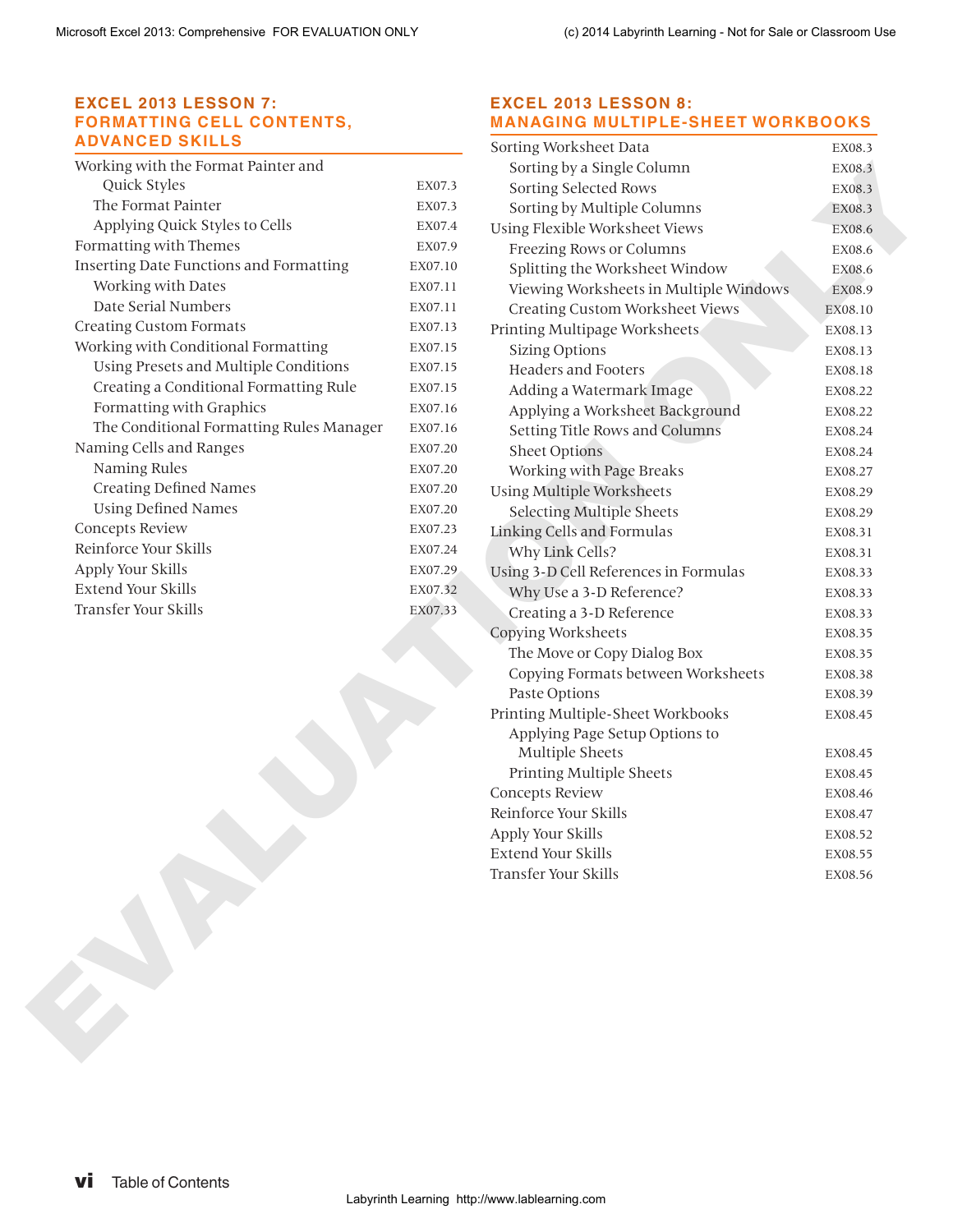#### **EXCEL 2013 LESSON 9: APPLYING ADVANCED FUNCTIONS AND DATA ANALYSIS**

| Creating Formulas Using Criteria IF Functions | EX09.3  |
|-----------------------------------------------|---------|
| <b>Function Syntax</b>                        | EX09.3  |
| How the SUMIF Function Works                  | EX09.3  |
| How the AVERAGEIF Function Works              | EX09.4  |
| How the COUNTIF Function Works                | EX09.4  |
| How the COUNTIFS Function Works               | EX09.4  |
| Using Logical Functions in Formulas           | EX09.6  |
| IF, AND, OR, and NOT Function Syntax          | EX09.6  |
| How Logical Functions Work Together           | EX09.6  |
| <b>IFERROR Function Syntax</b>                | EX09.7  |
| How the IFERROR Function Works                | EX09.8  |
| Using Functions to Format Text                | EX09.9  |
| Changing the Case of Text with PROPER,        |         |
| LOWER, and UPPER                              | EX09.9  |
| Eliminating Spaces with the TRIM Function     | EX09.9  |
| Using SUBSTITUTE to Replace Text              | EX09.9  |
| Calculating the Text Length with LEN          | EX09.10 |
| Using FIND to Locate Text                     | EX09.11 |
| Using LEFT, MID, and RIGHT to Extract Text    | EX09.11 |
| Using Flash Fill and the CONCATENATE          |         |
| Function                                      | EX09.14 |
| <b>Creating Financial Functions</b>           | EX09.16 |
| <b>PMT</b> and FV Functions                   | EX09.16 |
| <b>Financial Function Syntax</b>              | EX09.16 |
| Using Data Analysis Tools                     | EX09.19 |
| <b>Goal Seek</b>                              | EX09.19 |
| Solver                                        | EX09.21 |
| Scenario Manager                              | EX09.25 |
| <b>Concepts Review</b>                        | EX09.28 |
| Reinforce Your Skills                         | EX09.29 |
| Apply Your Skills                             | EX09.34 |
| <b>Extend Your Skills</b>                     | EX09.37 |
| Transfer Your Skills                          | EX09.38 |
|                                               |         |

#### **EXCEL 2013 LESSON 10: CREATING TABLES AND OUTLINES**

| <b>DATA ANALYSIS</b>                          |         | Working with Tables                                                       | EX10.3  |
|-----------------------------------------------|---------|---------------------------------------------------------------------------|---------|
| Creating Formulas Using Criteria IF Functions | EX09.3  | Table Rows                                                                | EX10.3  |
| <b>Function Syntax</b>                        | EX09.3  | Table Columns                                                             | EX10.3  |
| How the SUMIF Function Works                  | EX09.3  | Creating a Table                                                          | EX10.4  |
| How the AVERAGEIF Function Works              | EX09.4  | Converting a Range to a Table                                             | EX10.4  |
| How the COUNTIF Function Works                | EX09.4  | Creating a New Blank Table                                                | EX10.4  |
| How the COUNTIFS Function Works               | EX09.4  | Renaming a Table                                                          | EX10.4  |
| Using Logical Functions in Formulas           | EX09.6  | <b>Header Row</b>                                                         | EX10.6  |
| IF, AND, OR, and NOT Function Syntax          | EX09.6  | <b>Total Row</b>                                                          | EX10.6  |
| How Logical Functions Work Together           | EX09.6  | Formatting a Table                                                        | EX10.7  |
| <b>IFERROR Function Syntax</b>                | EX09.7  | Adding and Deleting Rows and Columns                                      | EX10.9  |
| How the IFERROR Function Works                | EX09.8  | Selecting Table Rows and Columns                                          | EX10.10 |
| Using Functions to Format Text                | EX09.9  | <b>Calculated Columns</b>                                                 | EX10.12 |
| Changing the Case of Text with PROPER,        |         | Converting a Table to a Range                                             | EX10.12 |
| LOWER, and UPPER                              | EX09.9  | Printing a Table                                                          | EX10.13 |
| Eliminating Spaces with the TRIM Function     | EX09.9  | Deleting a Table                                                          | EX10.13 |
| Using SUBSTITUTE to Replace Text              | EX09.9  | <b>Understanding Structured References</b>                                | EX10.14 |
| Calculating the Text Length with LEN          | EX09.10 | Formulas with Structured References                                       | EX10.14 |
| Using FIND to Locate Text                     | EX09.11 | Using Enhanced Sorting and Filtering                                      | EX10.15 |
| Using LEFT, MID, and RIGHT to Extract Text    | EX09.11 | Sorts                                                                     | EX10.15 |
| Using Flash Fill and the CONCATENATE          |         | Filters                                                                   | EX10.16 |
| Function                                      | EX09.14 | <b>Custom Filters</b>                                                     | EX10.17 |
| <b>Creating Financial Functions</b>           | EX09.16 | Using SUBTOTAL to Calculate Filtered Lists                                | EX10.21 |
| PMT and FV Functions                          | EX09.16 | <b>SUBTOTAL Function Syntax</b>                                           | EX10.21 |
| <b>Financial Function Syntax</b>              | EX09.16 | How the SUBTOTAL Function Works                                           | EX10.21 |
| Using Data Analysis Tools                     | EX09.19 | <b>Using Quick Analysis</b>                                               | EX10.23 |
| Goal Seek                                     | EX09.19 | Using the Outline Feature                                                 | EX10.24 |
| Solver                                        | EX09.21 | <b>How Outlines Work</b>                                                  | EX10.24 |
| Scenario Manager                              | EX09.25 | Auto Outline                                                              | EX10.24 |
| Concepts Review                               | EX09.28 | <b>Creating Groups Manually</b>                                           | EX10.26 |
| Reinforce Your Skills                         | EX09.29 | Displaying Subtotals                                                      | EX10.27 |
| Apply Your Skills                             | EX09.34 | Sorting the List                                                          | EX10.28 |
| Extend Your Skills                            | EX09.37 | The Subtotal Dialog Box                                                   | EX10.28 |
| Transfer Your Skills                          | EX09.38 | <b>Concepts Review</b>                                                    | EX10.30 |
|                                               |         | Reinforce Your Skills                                                     | EX10.31 |
|                                               |         | Apply Your Skills                                                         | EX10.37 |
|                                               |         | <b>Extend Your Skills</b>                                                 | EX10.40 |
|                                               |         | Transfer Your Skills                                                      | EX10.41 |
|                                               |         |                                                                           |         |
|                                               |         |                                                                           |         |
|                                               |         | <b>Table of Contents</b><br>Labyrinth Learning http://www.lablearning.com | vii     |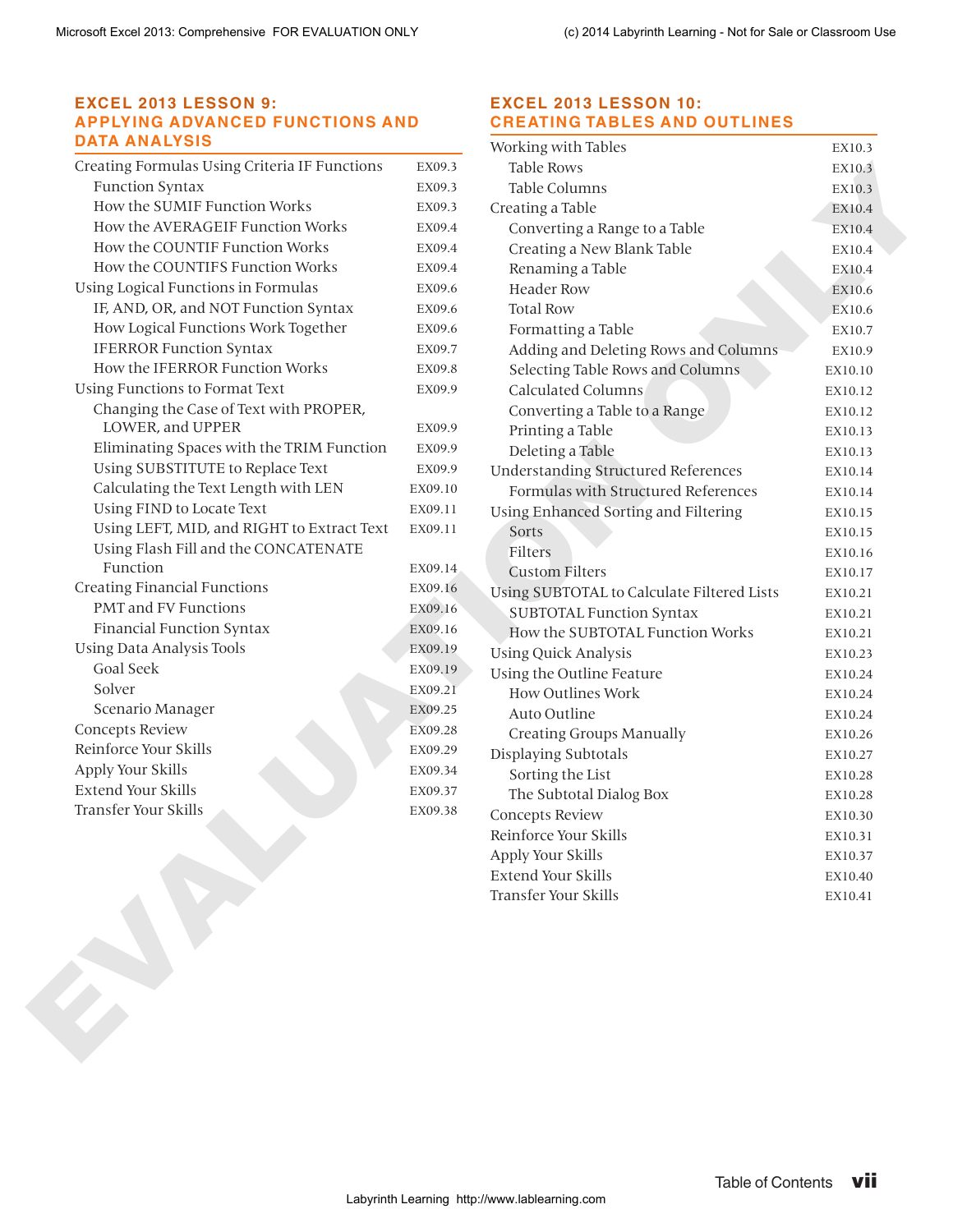# **EXCEL 2013 LESSON 11: UTILIZING GRAPHICS AND TEMPLATES**

| Using Illustrations with Excel          | EX11.3  |
|-----------------------------------------|---------|
| Design Principles                       | EX11.3  |
| Inserting Pictures and Clip Art         | EX11.3  |
| Inserting a Picture from a File         | EX11.3  |
| Inserting a Screenshot                  | EX11.4  |
| <b>Inserting Clip Art</b>               | EX11.5  |
| Moving, Sizing, and Rotating Images     | EX11.7  |
| Scaling and Cropping Images             | EX11.8  |
| Correcting Images and Applying          |         |
| <b>Special Effects</b>                  | EX11.12 |
| Getting Into Shapes                     | EX11.18 |
| <b>Inserting Shapes</b>                 | EX11.18 |
| Illustrating with SmartArt and WordArt  | EX11.21 |
| <b>Using SmartArt</b>                   | EX11.21 |
| <b>Using WordArt</b>                    | EX11.23 |
| <b>Using Templates</b>                  | EX11.26 |
| Template Features                       | EX11.26 |
| Creating a New Workbook from a Template | EX11.26 |
| Template Storage Locations              | EX11.27 |
| <b>Customizing Templates</b>            | EX11.29 |
| Creating Your Own Templates             | EX11.29 |
| Modifying Custom Templates              | EX11.31 |
| <b>Concepts Review</b>                  | EX11.32 |
| Reinforce Your Skills                   | EX11.33 |
| Apply Your Skills                       | EX11.38 |
| Extend Your Skills                      | EX11.41 |
| Transfer Your Skills                    | EX11.42 |

#### **EXCEL 2013 LESSON 12: USING LOOKUP FUNCTIONS, PIVOTTABLES, AND MACROS**

| <b>Introducing Lookup Functions</b>    | EX12.3  |
|----------------------------------------|---------|
| <b>LOOKUP Function Syntax</b>          | EX12.3  |
| How the VLOOKUP Function Works         | EX12.4  |
| Sorting a Table Array                  | EX12.4  |
| Creating PivotTables                   | EX12.7  |
| Arranging the Source Data              | EX12.7  |
| PivotTable Example 1                   | EX12.7  |
| PivotTable Example 2                   | EX12.8  |
| <b>How PivotTables Work</b>            | EX12.8  |
| Formatting a PivotTable                | EX12.12 |
| Changing PivotTable Fields             | EX12.14 |
| Filtering a PivotTable with AutoFilter | EX12.17 |
| Filtering PivotTables with Slicers     | EX12.17 |
| <b>Editing PivotTable Calculations</b> | EX12.20 |
| Refreshing PivotTable Data             | EX12.21 |
| Creating PivotCharts                   | EX12.23 |
| <b>Filtering PivotCharts</b>           | EX12.24 |
| Formatting and Printing Pivot Charts   | EX12.24 |

| Changing Macro Security             | EX12.25 |
|-------------------------------------|---------|
| Security Levels                     | EX12.25 |
| Recording Macros                    | EX12.27 |
| Naming a Macro                      | EX12.27 |
| Recording Macro Steps               | EX12.27 |
| <b>Storing Macros</b>               | EX12.27 |
| Saving a Workbook Containing Macros | EX12.27 |
| <b>Running Macros</b>               | EX12.29 |
| Assigning Macros                    | EX12.30 |
| Assigning Macros to Shortcut Keys   | EX12.30 |
| Assigning Macros to Custom Buttons  | EX12.32 |
| Concepts Review                     | EX12.33 |
| Reinforce Your Skills               | EX12.34 |
| Apply Your Skills                   | EX12.42 |
| Extend Your Skills                  | EX12.46 |
| Transfer Your Skills                | EX12.47 |

#### **EXCEL 2013 LESSON 13: USING ADVANCED FORMATTING AND ANALYSIS TOOLS**

| Recording Macro Steps<br>EX12.27<br>EX11.3<br><b>Storing Macros</b><br>EX12.27<br>EX11.3<br>Saving a Workbook Containing Macros<br>EX12.27<br>EX11.4<br><b>Running Macros</b><br>EX12.29<br>EX11.5<br><b>Assigning Macros</b><br>EX12.30<br>EX11.7<br>Assigning Macros to Shortcut Keys<br>EX12.30<br>EX11.8<br>Assigning Macros to Custom Buttons<br>EX12.32<br>Concepts Review<br>EX12.33<br>EX11.12<br>Reinforce Your Skills<br>EX12.34<br>EX11.18<br>Apply Your Skills<br>EX12.42<br>EX11.18<br>Extend Your Skills<br>EX12.46<br>EX11.21<br>Transfer Your Skills<br>EX12.47<br>EX11.21<br>EX11.23<br><b>EXCEL 2013 LESSON 13:</b><br>EX11.26<br><b>USING ADVANCED FORMATTING AND</b><br>EX11.26<br><b>ANALYSIS TOOLS</b><br>EX11.26<br>Working with Grouped Worksheets<br>EX13.3<br>EX11.27<br><b>Grouping Worksheets</b><br>EX13.3<br>EX11.29<br><b>Ungrouping Worksheets</b><br>EX13.3<br>EX11.29<br>Consolidating Worksheet Data<br>EX13.6 |
|---------------------------------------------------------------------------------------------------------------------------------------------------------------------------------------------------------------------------------------------------------------------------------------------------------------------------------------------------------------------------------------------------------------------------------------------------------------------------------------------------------------------------------------------------------------------------------------------------------------------------------------------------------------------------------------------------------------------------------------------------------------------------------------------------------------------------------------------------------------------------------------------------------------------------------------------------|
|                                                                                                                                                                                                                                                                                                                                                                                                                                                                                                                                                                                                                                                                                                                                                                                                                                                                                                                                                   |
|                                                                                                                                                                                                                                                                                                                                                                                                                                                                                                                                                                                                                                                                                                                                                                                                                                                                                                                                                   |
|                                                                                                                                                                                                                                                                                                                                                                                                                                                                                                                                                                                                                                                                                                                                                                                                                                                                                                                                                   |
|                                                                                                                                                                                                                                                                                                                                                                                                                                                                                                                                                                                                                                                                                                                                                                                                                                                                                                                                                   |
|                                                                                                                                                                                                                                                                                                                                                                                                                                                                                                                                                                                                                                                                                                                                                                                                                                                                                                                                                   |
|                                                                                                                                                                                                                                                                                                                                                                                                                                                                                                                                                                                                                                                                                                                                                                                                                                                                                                                                                   |
|                                                                                                                                                                                                                                                                                                                                                                                                                                                                                                                                                                                                                                                                                                                                                                                                                                                                                                                                                   |
|                                                                                                                                                                                                                                                                                                                                                                                                                                                                                                                                                                                                                                                                                                                                                                                                                                                                                                                                                   |
|                                                                                                                                                                                                                                                                                                                                                                                                                                                                                                                                                                                                                                                                                                                                                                                                                                                                                                                                                   |
|                                                                                                                                                                                                                                                                                                                                                                                                                                                                                                                                                                                                                                                                                                                                                                                                                                                                                                                                                   |
|                                                                                                                                                                                                                                                                                                                                                                                                                                                                                                                                                                                                                                                                                                                                                                                                                                                                                                                                                   |
|                                                                                                                                                                                                                                                                                                                                                                                                                                                                                                                                                                                                                                                                                                                                                                                                                                                                                                                                                   |
|                                                                                                                                                                                                                                                                                                                                                                                                                                                                                                                                                                                                                                                                                                                                                                                                                                                                                                                                                   |
|                                                                                                                                                                                                                                                                                                                                                                                                                                                                                                                                                                                                                                                                                                                                                                                                                                                                                                                                                   |
|                                                                                                                                                                                                                                                                                                                                                                                                                                                                                                                                                                                                                                                                                                                                                                                                                                                                                                                                                   |
|                                                                                                                                                                                                                                                                                                                                                                                                                                                                                                                                                                                                                                                                                                                                                                                                                                                                                                                                                   |
|                                                                                                                                                                                                                                                                                                                                                                                                                                                                                                                                                                                                                                                                                                                                                                                                                                                                                                                                                   |
|                                                                                                                                                                                                                                                                                                                                                                                                                                                                                                                                                                                                                                                                                                                                                                                                                                                                                                                                                   |
|                                                                                                                                                                                                                                                                                                                                                                                                                                                                                                                                                                                                                                                                                                                                                                                                                                                                                                                                                   |
| EX11.31                                                                                                                                                                                                                                                                                                                                                                                                                                                                                                                                                                                                                                                                                                                                                                                                                                                                                                                                           |
| <b>Consolidation Functions</b><br>EX13.6<br>EX11.32                                                                                                                                                                                                                                                                                                                                                                                                                                                                                                                                                                                                                                                                                                                                                                                                                                                                                               |
| Types of Consolidation<br>EX13.7<br>EX11.33                                                                                                                                                                                                                                                                                                                                                                                                                                                                                                                                                                                                                                                                                                                                                                                                                                                                                                       |
| Creating Links to Source Data<br>EX13.7<br>EX11.38                                                                                                                                                                                                                                                                                                                                                                                                                                                                                                                                                                                                                                                                                                                                                                                                                                                                                                |
| Working with Data Validation<br>EX13.10<br>EX11.41                                                                                                                                                                                                                                                                                                                                                                                                                                                                                                                                                                                                                                                                                                                                                                                                                                                                                                |
| Restricting Data Entry Using Criteria<br>EX13.10<br>EX11.42                                                                                                                                                                                                                                                                                                                                                                                                                                                                                                                                                                                                                                                                                                                                                                                                                                                                                       |
| Copying a Data Validation Rule<br>EX13.11                                                                                                                                                                                                                                                                                                                                                                                                                                                                                                                                                                                                                                                                                                                                                                                                                                                                                                         |
| Creating Drop-Down Lists for Data Entry<br>EX13.14                                                                                                                                                                                                                                                                                                                                                                                                                                                                                                                                                                                                                                                                                                                                                                                                                                                                                                |
| USING LOOKUP FUNCTIONS, PIVOTTABLES,<br>Circling Invalid Data<br>EX13.17                                                                                                                                                                                                                                                                                                                                                                                                                                                                                                                                                                                                                                                                                                                                                                                                                                                                          |
| Removing Duplicate Records<br>EX13.19                                                                                                                                                                                                                                                                                                                                                                                                                                                                                                                                                                                                                                                                                                                                                                                                                                                                                                             |
| Filtering for Unique Records<br>EX13.19<br>EX12.3                                                                                                                                                                                                                                                                                                                                                                                                                                                                                                                                                                                                                                                                                                                                                                                                                                                                                                 |
| <b>Removing Duplicates</b><br>EX13.19<br>EX12.3                                                                                                                                                                                                                                                                                                                                                                                                                                                                                                                                                                                                                                                                                                                                                                                                                                                                                                   |
| <b>Tracing Formulas</b><br>EX13.22<br>EX12.4                                                                                                                                                                                                                                                                                                                                                                                                                                                                                                                                                                                                                                                                                                                                                                                                                                                                                                      |
| The Formula Auditing Tools<br>EX13.22<br>EX12.4                                                                                                                                                                                                                                                                                                                                                                                                                                                                                                                                                                                                                                                                                                                                                                                                                                                                                                   |
| <b>Tracing Precedents</b><br>EX13.22<br>EX12.7                                                                                                                                                                                                                                                                                                                                                                                                                                                                                                                                                                                                                                                                                                                                                                                                                                                                                                    |
| <b>Tracing Dependents</b><br>EX13.24<br>EX12.7                                                                                                                                                                                                                                                                                                                                                                                                                                                                                                                                                                                                                                                                                                                                                                                                                                                                                                    |
| Auditing Formula Errors<br>EX13.25<br>EX12.7                                                                                                                                                                                                                                                                                                                                                                                                                                                                                                                                                                                                                                                                                                                                                                                                                                                                                                      |
| Auditing Single Cells<br>EX13.26<br>EX12.8                                                                                                                                                                                                                                                                                                                                                                                                                                                                                                                                                                                                                                                                                                                                                                                                                                                                                                        |
| Error Checking in Multiple Cells<br>EX13.26<br>EX12.8                                                                                                                                                                                                                                                                                                                                                                                                                                                                                                                                                                                                                                                                                                                                                                                                                                                                                             |
| <b>Tracing Errors</b><br>EX13.27<br>EX12.12                                                                                                                                                                                                                                                                                                                                                                                                                                                                                                                                                                                                                                                                                                                                                                                                                                                                                                       |
| <b>Evaluating Formulas</b><br>EX13.29<br>EX12.14                                                                                                                                                                                                                                                                                                                                                                                                                                                                                                                                                                                                                                                                                                                                                                                                                                                                                                  |
| <b>Using Data Tables</b><br>EX13.30<br>EX12.17                                                                                                                                                                                                                                                                                                                                                                                                                                                                                                                                                                                                                                                                                                                                                                                                                                                                                                    |
|                                                                                                                                                                                                                                                                                                                                                                                                                                                                                                                                                                                                                                                                                                                                                                                                                                                                                                                                                   |
| One-Variable Data Tables<br>EX13.30<br>EX12.17                                                                                                                                                                                                                                                                                                                                                                                                                                                                                                                                                                                                                                                                                                                                                                                                                                                                                                    |
| Two-Variable Data Tables<br>EX13.31<br>EX12.20                                                                                                                                                                                                                                                                                                                                                                                                                                                                                                                                                                                                                                                                                                                                                                                                                                                                                                    |
| Concepts Review<br>EX13.34<br>EX12.21                                                                                                                                                                                                                                                                                                                                                                                                                                                                                                                                                                                                                                                                                                                                                                                                                                                                                                             |
| Reinforce Your Skills<br>EX13.35                                                                                                                                                                                                                                                                                                                                                                                                                                                                                                                                                                                                                                                                                                                                                                                                                                                                                                                  |
| EX12.23<br>Apply Your Skills<br>EX13.42<br>EX12.24                                                                                                                                                                                                                                                                                                                                                                                                                                                                                                                                                                                                                                                                                                                                                                                                                                                                                                |
| Extend Your Skills<br>EX13.46<br>EX12.24                                                                                                                                                                                                                                                                                                                                                                                                                                                                                                                                                                                                                                                                                                                                                                                                                                                                                                          |
|                                                                                                                                                                                                                                                                                                                                                                                                                                                                                                                                                                                                                                                                                                                                                                                                                                                                                                                                                   |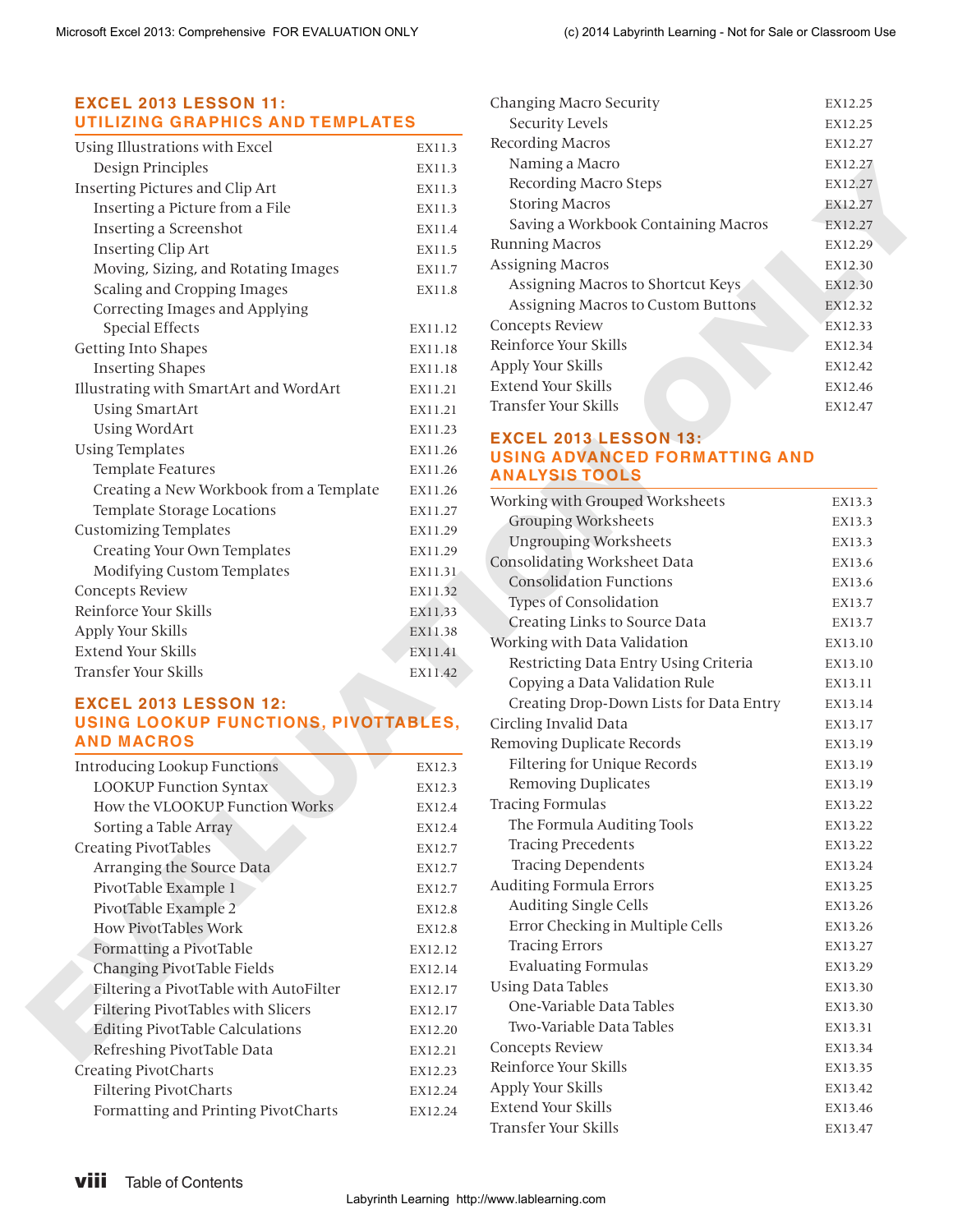# **EXCEL 2013 LESSON 14: COLLABORATING IN EXCEL**

| Creating Folders in Excel              | EX14.3  |
|----------------------------------------|---------|
| Working with Project Folders           | EX14.3  |
| <b>Creating Folders</b>                | EX14.3  |
| Renaming Folders                       | EX14.3  |
| Organizing Workbooks in Folders        | EX14.4  |
| <b>Inserting and Viewing Comments</b>  | EX14.6  |
| When to Use a Comment                  | EX14.6  |
| Viewing Comments                       | EX14.6  |
| Navigating Through Comments            | EX14.6  |
| Setting the Username                   | EX14.8  |
| <b>Inserting and Deleting Comments</b> | EX14.8  |
| Adding to and Formatting Comments      | EX14.8  |
| Positioning and Sizing a Comment       | EX14.9  |
| <b>Printing Comments</b>               | EX14.11 |
| <b>Creating Hyperlinks</b>             | EX14.13 |
| Types of Hyperlinks                    | EX14.13 |
| Insert Hyperlink Dialog Box            | EX14.14 |
| Editing and Removing Hyperlinks        | EX14.14 |
| Protecting Workbooks and Worksheets    | EX14.18 |
| Protecting the Workbook Structure      | EX14.18 |
| Protecting Worksheet Elements          | EX14.20 |
| Password Protection                    | EX14.20 |
| Protecting Cells                       | EX14.22 |
| <b>Creating Digital Signatures</b>     | EX14.24 |
| When to Use a Digital Signature        | EX14.24 |
| Creating a Digital Certificate         | EX14.25 |
| Creating a Digital Signature           | EX14.26 |
| Removing Digital Signatures            | EX14.29 |
| Concepts Review                        | EX14.30 |
| Reinforce Your Skills                  | EX14.31 |
| Apply Your Skills                      | EX14.36 |
| <b>Extend Your Skills</b>              | EX14.39 |
| Transfer Your Skills                   | EX14.40 |
|                                        |         |

#### **EXCEL 2013 LESSON 15: SHARING WORKBOOKS**

| Working with Project Folders<br><b>Creating Folders</b><br>Renaming Folders<br>Organizing Workbooks in Folders<br>When to Use a Comment<br>Viewing Comments<br>Navigating Through Comments<br>Setting the Username<br>Inserting and Deleting Comments<br>Adding to and Formatting Comments<br>Positioning and Sizing a Comment<br>Printing Comments<br>Types of Hyperlinks | EX14.3<br>EX14.3<br>EX14.3<br>EX14.4<br>EX14.6<br>EX14.6<br>EX14.6<br>EX14.6<br>EX14.8<br>EX14.8<br>EX14.8<br>EX14.9<br>EX14.11<br>EX14.13<br>EX14.13<br>EX14.14<br>EX14.14 | Inspecting Workbooks for Personal<br>Information and Hidden Data<br>Marking a Workbook as Final<br>Granting Permission to View or Edit a<br>Workbook<br>Sharing Workbooks Without a Network<br>Tracking Changes to Workbooks<br>Reviewing Tracked Changes<br>The Change History<br>Merging Multiple Workbooks<br>What Happens When Workbooks Are Merged<br>Merged Cells versus Merged Workbooks<br>Protecting Elements in a Shared Workbook<br>Sharing Workbooks on a Network<br>Simultaneous Access to Shared Workbooks<br>Disabled Features in Shared Workbooks | EX15.3<br>EX15.4<br>EX15.4<br>EX15.6<br>EX15.6<br>EX15.9<br>EX15.9<br>EX15.12<br>EX15.12<br>EX15.12<br>EX15.13<br>EX15.14<br>EX15.14 |
|----------------------------------------------------------------------------------------------------------------------------------------------------------------------------------------------------------------------------------------------------------------------------------------------------------------------------------------------------------------------------|-----------------------------------------------------------------------------------------------------------------------------------------------------------------------------|-------------------------------------------------------------------------------------------------------------------------------------------------------------------------------------------------------------------------------------------------------------------------------------------------------------------------------------------------------------------------------------------------------------------------------------------------------------------------------------------------------------------------------------------------------------------|--------------------------------------------------------------------------------------------------------------------------------------|
|                                                                                                                                                                                                                                                                                                                                                                            |                                                                                                                                                                             |                                                                                                                                                                                                                                                                                                                                                                                                                                                                                                                                                                   |                                                                                                                                      |
|                                                                                                                                                                                                                                                                                                                                                                            |                                                                                                                                                                             |                                                                                                                                                                                                                                                                                                                                                                                                                                                                                                                                                                   |                                                                                                                                      |
|                                                                                                                                                                                                                                                                                                                                                                            |                                                                                                                                                                             |                                                                                                                                                                                                                                                                                                                                                                                                                                                                                                                                                                   |                                                                                                                                      |
| Inserting and Viewing Comments<br>Creating Hyperlinks                                                                                                                                                                                                                                                                                                                      |                                                                                                                                                                             |                                                                                                                                                                                                                                                                                                                                                                                                                                                                                                                                                                   |                                                                                                                                      |
|                                                                                                                                                                                                                                                                                                                                                                            |                                                                                                                                                                             |                                                                                                                                                                                                                                                                                                                                                                                                                                                                                                                                                                   |                                                                                                                                      |
|                                                                                                                                                                                                                                                                                                                                                                            |                                                                                                                                                                             |                                                                                                                                                                                                                                                                                                                                                                                                                                                                                                                                                                   |                                                                                                                                      |
|                                                                                                                                                                                                                                                                                                                                                                            |                                                                                                                                                                             |                                                                                                                                                                                                                                                                                                                                                                                                                                                                                                                                                                   |                                                                                                                                      |
|                                                                                                                                                                                                                                                                                                                                                                            |                                                                                                                                                                             |                                                                                                                                                                                                                                                                                                                                                                                                                                                                                                                                                                   |                                                                                                                                      |
|                                                                                                                                                                                                                                                                                                                                                                            |                                                                                                                                                                             |                                                                                                                                                                                                                                                                                                                                                                                                                                                                                                                                                                   |                                                                                                                                      |
|                                                                                                                                                                                                                                                                                                                                                                            |                                                                                                                                                                             |                                                                                                                                                                                                                                                                                                                                                                                                                                                                                                                                                                   |                                                                                                                                      |
|                                                                                                                                                                                                                                                                                                                                                                            |                                                                                                                                                                             |                                                                                                                                                                                                                                                                                                                                                                                                                                                                                                                                                                   |                                                                                                                                      |
|                                                                                                                                                                                                                                                                                                                                                                            |                                                                                                                                                                             |                                                                                                                                                                                                                                                                                                                                                                                                                                                                                                                                                                   |                                                                                                                                      |
|                                                                                                                                                                                                                                                                                                                                                                            |                                                                                                                                                                             |                                                                                                                                                                                                                                                                                                                                                                                                                                                                                                                                                                   |                                                                                                                                      |
|                                                                                                                                                                                                                                                                                                                                                                            |                                                                                                                                                                             |                                                                                                                                                                                                                                                                                                                                                                                                                                                                                                                                                                   |                                                                                                                                      |
|                                                                                                                                                                                                                                                                                                                                                                            |                                                                                                                                                                             |                                                                                                                                                                                                                                                                                                                                                                                                                                                                                                                                                                   |                                                                                                                                      |
| Insert Hyperlink Dialog Box                                                                                                                                                                                                                                                                                                                                                |                                                                                                                                                                             |                                                                                                                                                                                                                                                                                                                                                                                                                                                                                                                                                                   | EX15.14                                                                                                                              |
| Editing and Removing Hyperlinks                                                                                                                                                                                                                                                                                                                                            |                                                                                                                                                                             | Switching Off Sharing                                                                                                                                                                                                                                                                                                                                                                                                                                                                                                                                             | EX15.14                                                                                                                              |
| Protecting Workbooks and Worksheets                                                                                                                                                                                                                                                                                                                                        | EX14.18                                                                                                                                                                     | Emailing a Workbook                                                                                                                                                                                                                                                                                                                                                                                                                                                                                                                                               | EX15.18                                                                                                                              |
| Protecting the Workbook Structure                                                                                                                                                                                                                                                                                                                                          | EX14.18                                                                                                                                                                     | Attaching a Workbook                                                                                                                                                                                                                                                                                                                                                                                                                                                                                                                                              | EX15.18                                                                                                                              |
| Protecting Worksheet Elements                                                                                                                                                                                                                                                                                                                                              | EX14.20                                                                                                                                                                     | Inserting a Worksheet in an Email Message                                                                                                                                                                                                                                                                                                                                                                                                                                                                                                                         | EX15.19                                                                                                                              |
| Password Protection                                                                                                                                                                                                                                                                                                                                                        | EX14.20                                                                                                                                                                     | Importing Data via a Web Query                                                                                                                                                                                                                                                                                                                                                                                                                                                                                                                                    | EX15.20                                                                                                                              |
| Protecting Cells                                                                                                                                                                                                                                                                                                                                                           | EX14.22                                                                                                                                                                     | Collaborating with SkyDrive and Office                                                                                                                                                                                                                                                                                                                                                                                                                                                                                                                            |                                                                                                                                      |
| <b>Creating Digital Signatures</b>                                                                                                                                                                                                                                                                                                                                         | EX14.24                                                                                                                                                                     | Web Apps                                                                                                                                                                                                                                                                                                                                                                                                                                                                                                                                                          | EX15.23                                                                                                                              |
| When to Use a Digital Signature                                                                                                                                                                                                                                                                                                                                            | EX14.24                                                                                                                                                                     | Creating a Microsoft Account                                                                                                                                                                                                                                                                                                                                                                                                                                                                                                                                      | EX15.23                                                                                                                              |
| Creating a Digital Certificate                                                                                                                                                                                                                                                                                                                                             | EX14.25                                                                                                                                                                     | Storing Files on SkyDrive                                                                                                                                                                                                                                                                                                                                                                                                                                                                                                                                         | EX15.24                                                                                                                              |
| Creating a Digital Signature                                                                                                                                                                                                                                                                                                                                               | EX14.26                                                                                                                                                                     | Saving a File to SkyDrive in Excel                                                                                                                                                                                                                                                                                                                                                                                                                                                                                                                                | EX15.24                                                                                                                              |
| Removing Digital Signatures                                                                                                                                                                                                                                                                                                                                                | EX14.29                                                                                                                                                                     | Editing Files with Office Web Apps                                                                                                                                                                                                                                                                                                                                                                                                                                                                                                                                | EX15.25                                                                                                                              |
| Concepts Review                                                                                                                                                                                                                                                                                                                                                            | EX14.30                                                                                                                                                                     | Sharing Files with SkyDrive                                                                                                                                                                                                                                                                                                                                                                                                                                                                                                                                       | EX15.26                                                                                                                              |
| Reinforce Your Skills                                                                                                                                                                                                                                                                                                                                                      | EX14.31                                                                                                                                                                     | <b>Moving Files</b>                                                                                                                                                                                                                                                                                                                                                                                                                                                                                                                                               | EX15.27                                                                                                                              |
| Apply Your Skills                                                                                                                                                                                                                                                                                                                                                          | EX14.36                                                                                                                                                                     | Setting the Folder Permission Level                                                                                                                                                                                                                                                                                                                                                                                                                                                                                                                               | EX15.28                                                                                                                              |
| <b>Extend Your Skills</b>                                                                                                                                                                                                                                                                                                                                                  | EX14.39                                                                                                                                                                     | Concepts Review                                                                                                                                                                                                                                                                                                                                                                                                                                                                                                                                                   | EX15.28                                                                                                                              |
| Transfer Your Skills                                                                                                                                                                                                                                                                                                                                                       | EX14.40                                                                                                                                                                     | Reinforce Your Skills                                                                                                                                                                                                                                                                                                                                                                                                                                                                                                                                             | EX15.29                                                                                                                              |
|                                                                                                                                                                                                                                                                                                                                                                            |                                                                                                                                                                             | Apply Your Skills                                                                                                                                                                                                                                                                                                                                                                                                                                                                                                                                                 | EX15.37                                                                                                                              |
|                                                                                                                                                                                                                                                                                                                                                                            |                                                                                                                                                                             | Extend Your Skills                                                                                                                                                                                                                                                                                                                                                                                                                                                                                                                                                | EX15.42                                                                                                                              |
|                                                                                                                                                                                                                                                                                                                                                                            |                                                                                                                                                                             | Transfer Your Skills                                                                                                                                                                                                                                                                                                                                                                                                                                                                                                                                              | EX15.43                                                                                                                              |
|                                                                                                                                                                                                                                                                                                                                                                            |                                                                                                                                                                             |                                                                                                                                                                                                                                                                                                                                                                                                                                                                                                                                                                   |                                                                                                                                      |
|                                                                                                                                                                                                                                                                                                                                                                            |                                                                                                                                                                             | <b>Table of Contents</b>                                                                                                                                                                                                                                                                                                                                                                                                                                                                                                                                          | <b>ix</b>                                                                                                                            |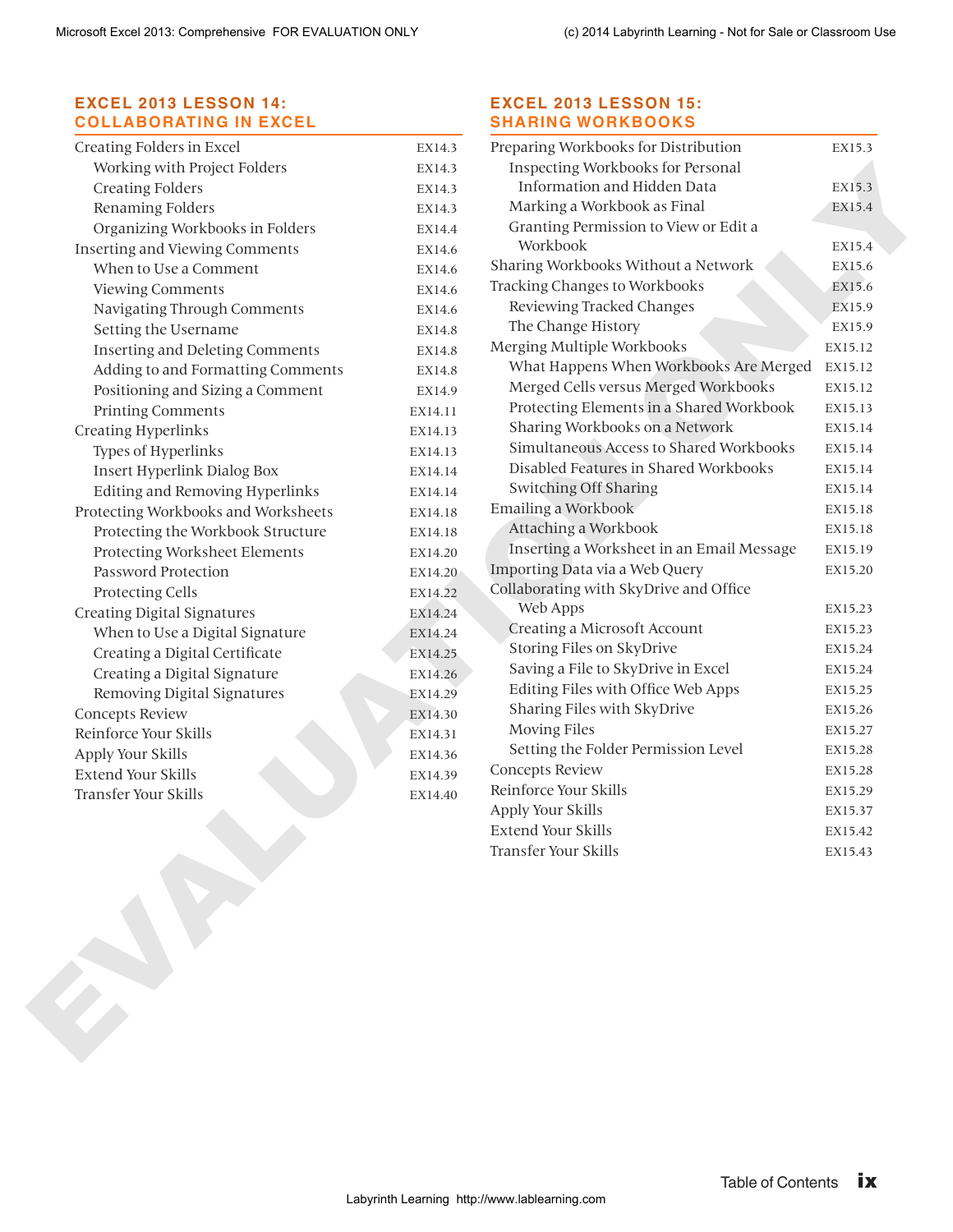#### **EXCEL 2013 LESSON 16: INTEGRATING EXCEL WITH OTHER PROGRAMS**

| Versions of Excel                                          | EX16.3             |  |  |
|------------------------------------------------------------|--------------------|--|--|
| About File Formats                                         | EX16.3             |  |  |
| Checking for Excel Version Compatibility                   | EX16.6             |  |  |
| Using the Compatibility Pack                               | EX16.8             |  |  |
| Converters                                                 | EX16.8             |  |  |
| Converting Workbooks to Other File Formats                 | EX16.9             |  |  |
| Text File Formats                                          | EX16.9             |  |  |
| Limitations of File Formats                                | EX16.10            |  |  |
| PDF and XPS File Formats                                   | EX16.12            |  |  |
| Using Excel Tables with Word Mail Merge                    | EX16.14            |  |  |
| Sharing Excel Data with Access                             | EX16.18            |  |  |
| Inserting Excel Charts in PowerPoint                       | EX16.20            |  |  |
| Linking Compared to Embedding                              | EX16.20            |  |  |
| <b>Importing External Data</b>                             | EX16.22            |  |  |
| <b>Using Copy and Paste</b>                                | EX16.22            |  |  |
| Importing Data with Drag and Drop                          | EX16.22            |  |  |
| Importing a Text File                                      | EX16.25            |  |  |
| Converting Text to Columns                                 | EX16.27            |  |  |
| Saving Workbook Elements as a Web Page                     | EX16.29            |  |  |
| Saving as a Web Page                                       | EX16.30            |  |  |
| Saving as a Single File Web Page                           | EX16.30            |  |  |
| Publishing the Web Page                                    | EX16.30            |  |  |
| Concepts Review                                            | EX16.32            |  |  |
| Reinforce Your Skills                                      | EX16.33            |  |  |
| Apply Your Skills                                          | EX16.39            |  |  |
|                                                            |                    |  |  |
|                                                            |                    |  |  |
|                                                            | EX16.42<br>EX16.43 |  |  |
| <b>Extend Your Skills</b><br>Transfer Your Skills<br>Index | INDEX.1            |  |  |
|                                                            |                    |  |  |
|                                                            |                    |  |  |
|                                                            |                    |  |  |
|                                                            |                    |  |  |
|                                                            |                    |  |  |
|                                                            |                    |  |  |
|                                                            |                    |  |  |
|                                                            |                    |  |  |
| E.                                                         |                    |  |  |
|                                                            |                    |  |  |
|                                                            |                    |  |  |
|                                                            |                    |  |  |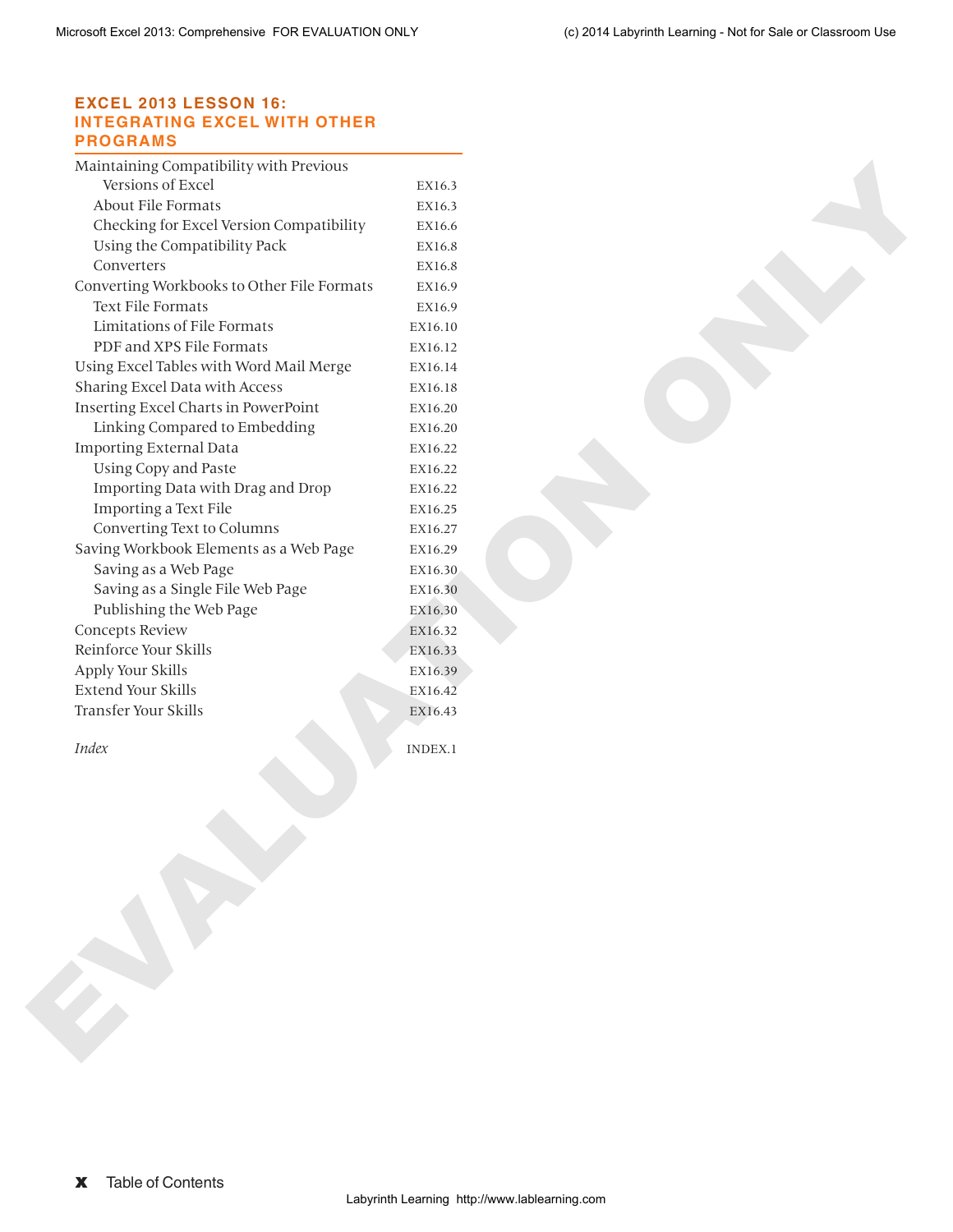# Quick Reference Tables

#### **GENERAL TASKS**

| Creating Headers and Footers  EX08.19               |                                                       |  |
|-----------------------------------------------------|-------------------------------------------------------|--|
| Displaying Multiple Worksheet Windows               |                                                       |  |
|                                                     |                                                       |  |
| Hiding and Unhiding Columns and Rows  EX03.19       | Filtering and Removing Duplicate Records EX13.20      |  |
|                                                     | Installing Add-Ins and Using Solver  EX09.22          |  |
| Saving a Workbook and Managing                      |                                                       |  |
|                                                     |                                                       |  |
|                                                     |                                                       |  |
|                                                     |                                                       |  |
| Setting Titles, Gridlines, and Headings  EX08.25    | <b>EDITING TASKS</b>                                  |  |
|                                                     | Clearing Cell Contents and Formatting EX02.15         |  |
|                                                     | Editing Workbook Properties  EX03.7                   |  |
| <b>CHART TASKS</b>                                  | Finding and Replacing Data and Formats EX05.15        |  |
| Applying a Layout and Style to a Chart  EX06.20     | Inserting and Deleting Columns, Rows,                 |  |
|                                                     |                                                       |  |
|                                                     |                                                       |  |
|                                                     | Undoing and Redoing Actions EX02.13                   |  |
|                                                     |                                                       |  |
|                                                     |                                                       |  |
| <b>COMMENT AND TRACK CHANGES TASKS</b>              | <b>FORMATTING TASKS</b>                               |  |
| Inspecting, Marking as Final, and                   | Adding a Watermark and Background to Sheets EX08.23   |  |
|                                                     | Applying Conditional Formatting EX07.17               |  |
|                                                     | Applying, Modifying, and Saving Themes  EX07.9        |  |
|                                                     | Changing Column Widths and Row Heights  EX03.14       |  |
| Tracking Changes to a Workbook EX15.7               | Creating 3-D Cell References in Formulas EX08.34      |  |
|                                                     | Creating Custom Number Formats  EX07.14               |  |
|                                                     | Merging Cells and Wrapping Text  EX05.6               |  |
| <b>CONVERSION AND COMPATIBILITY TASKS</b>           | Setting Vertical Alignment and Text Rotation  EX03.21 |  |
| Checking Workbook Compatibility                     | Using the Format Painter, Paste Options,              |  |
| with Earlier Excel Versions  EX16.9                 |                                                       |  |
| Converting Worksheet Data to a Text Format  EX16.10 | Working with the Format Painter and                   |  |
|                                                     |                                                       |  |
| Publishing a Workbook in PDF or XPS Format  EX16.12 |                                                       |  |
|                                                     |                                                       |  |
|                                                     |                                                       |  |
|                                                     |                                                       |  |
|                                                     |                                                       |  |
|                                                     |                                                       |  |
|                                                     |                                                       |  |
|                                                     |                                                       |  |
|                                                     |                                                       |  |
|                                                     |                                                       |  |
|                                                     |                                                       |  |

# **CHART TASKS**

| Applying a Layout and Style to a Chart  EX06.20 |  |
|-------------------------------------------------|--|
|                                                 |  |
|                                                 |  |
|                                                 |  |
|                                                 |  |
|                                                 |  |

# **COMMENT AND TRACK CHANGES TASKS**

# **CONVERSION AND COMPATIBILITY TASKS**

| Checking Workbook Compatibility                     |  |
|-----------------------------------------------------|--|
| with Earlier Excel Versions  EX16.9                 |  |
| Converting Worksheet Data to a Text Format  EX16.10 |  |
|                                                     |  |
| Publishing a Workbook in PDF or XPS Format  EX16.12 |  |
|                                                     |  |

#### **DATA ANALYSIS TASKS**

| Filtering and Removing Duplicate Records EX13.20 |  |
|--------------------------------------------------|--|
| Installing Add-Ins and Using Solver  EX09.22     |  |
|                                                  |  |
|                                                  |  |
|                                                  |  |

# **EDITING TASKS**

| Clearing Cell Contents and Formatting EX02.15  |  |
|------------------------------------------------|--|
|                                                |  |
| Finding and Replacing Data and Formats EX05.15 |  |
| Inserting and Deleting Columns, Rows,          |  |
|                                                |  |
|                                                |  |
| Undoing and Redoing Actions EX02.13            |  |
|                                                |  |
|                                                |  |

# **FORMATTING TASKS**

| Adding a Watermark and Background to Sheets EX08.23   |  |
|-------------------------------------------------------|--|
| Applying Conditional Formatting EX07.17               |  |
| Applying, Modifying, and Saving Themes  EX07.9        |  |
| Changing Column Widths and Row Heights  EX03.14       |  |
| Creating 3-D Cell References in Formulas EX08.34      |  |
| Creating Custom Number Formats EX07.14                |  |
| Merging Cells and Wrapping Text  EX05.6               |  |
| Setting Vertical Alignment and Text Rotation  EX03.21 |  |
| Using the Format Painter, Paste Options,              |  |
|                                                       |  |
| Working with the Format Painter and                   |  |
|                                                       |  |